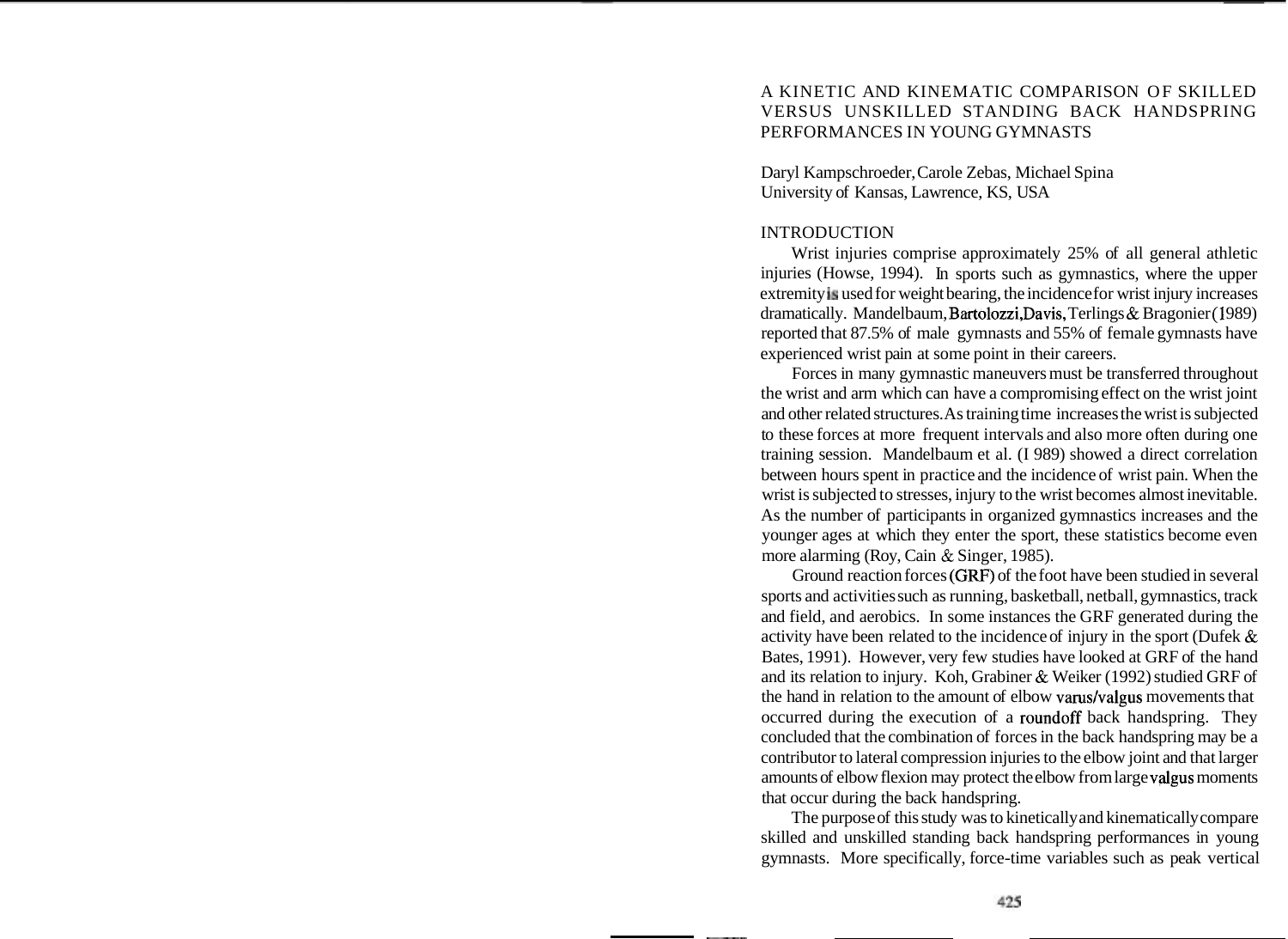GRF, time to peak (TP), time of hand contact (THC), and kinematic variables such as linear velocities of the shoulder, elbow, wrist, hip, knee, ankle, and vertical displacement of the shoulder during hand contact were correlated with the kinetic variables.

#### **METHODS**

Nineteen United States Gymnastics Federation (USGF) female competitive gymnasts, ages 7-12, volunteered to participate in this study. Nine of the subjects were classified as level 5 gymnasts while ten were classified as level 8. For the purposes of this study, the level 5 gymnasts were classified as unskilled while the level 8 gymnasts were classified as skilled. In reality, all subjects were "skilled" at the back handspring. However, the subjects in the level 8 group had greater overall refined skill levels. All subjects and parents of the subjects signed consent forms prior to participation.

The subjects went through a general warm-up prior to participation. Each subject performed several practice trials of a standing back handspring to establish proper starting position. Proper position was established when the subjects left hand was totally within the perimeter of the force plate. A previous study (Koh et al., 1992) determined that GRF were the same whether only the right hand or the left hand was used to obtain GRF, Once proper positioning was established each subject performed three trials of the back handspring while being videotaped (I 20 Hz ) and force data collected on a Kistler forceplate (540 Hz).

Independent samples t-tests with the alpha level set at  $p < .05$  were used to compare all kinetic and kinematic data between the two groups.

The complete source of the complete the complete that the

#FILSO, ANDIA HOORSEN X - ADS

the the constitution of the constitution of the constitution of the constitution of the ALC: A REPORT OF BUILDING AND A REPORT

so a moral because the control of the second states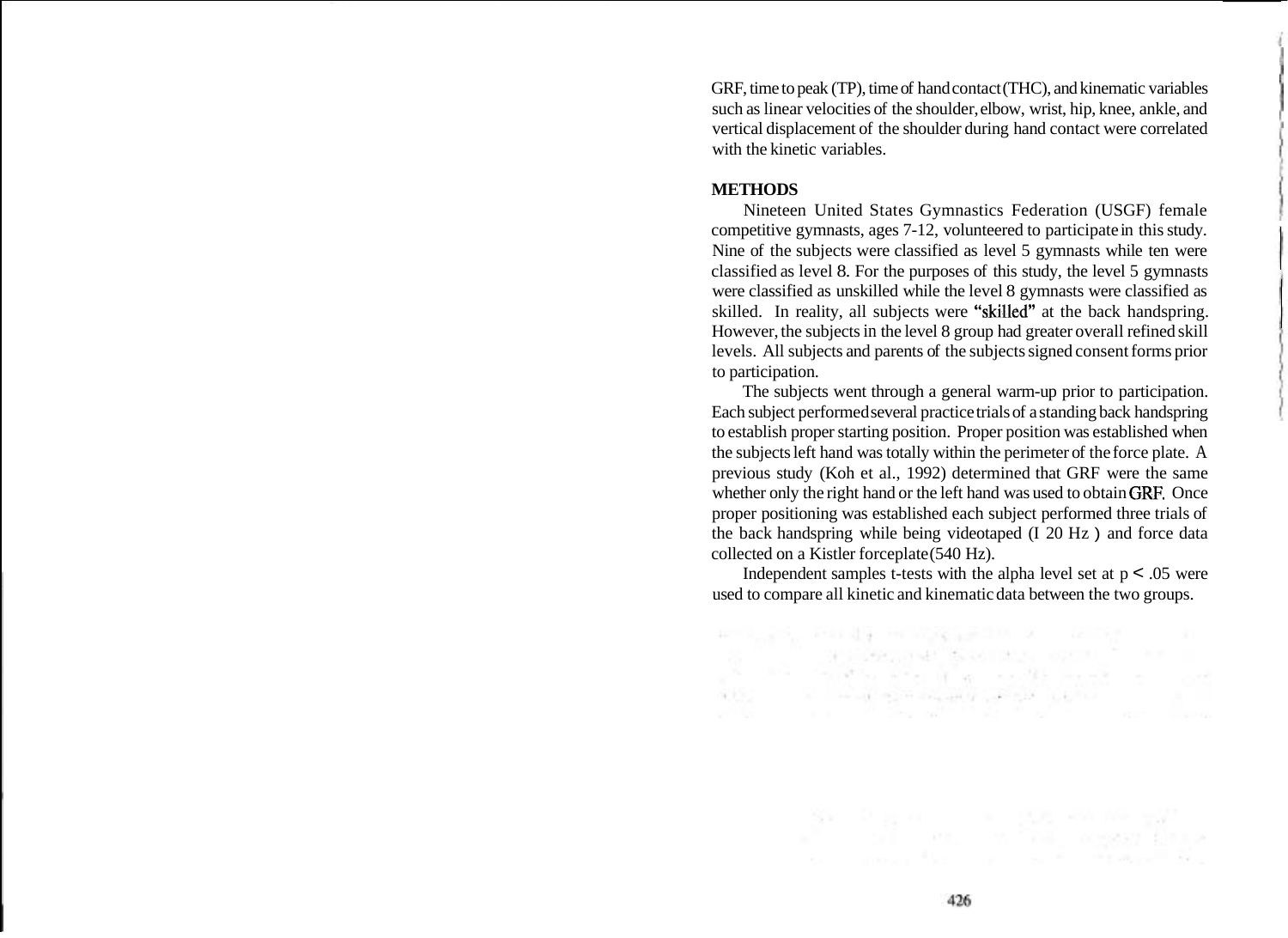## **RESULTS**

The force-time variables of the unskilled and skilled subjects are summarized in Table 1.

Table 1.

Force-time Data and t-test Means and (Standard Deviations) Between Unskilled and Skilled Gymnasts

| Variable              | Unskilled                     | Skilled    |        |
|-----------------------|-------------------------------|------------|--------|
| GRF(BW)               | 3.34(0.47)                    | 2.78(0.51) | 0.115" |
| Time to Peak (s)      | $0.025(0.006)$ $0.034(0.004)$ |            | .0003  |
| Time Hand Contact (s) | $0.399(0.110)$ $0.297(0.038)$ |            | .1519  |

# Note. Significant at  $p < .05$

The peak velocity and displacement data and t-test results are found in Table 2.

Statistical results showed that there was a significant difference in the means of the skilled and unskilled groups for GRF and TP. Peak GRF was found to be higher in the unskilled group over the skilled group. Conversely, TP values were found to be higher in the skilled group. No significant differences were noted in the comparison of THC for the two groups.

Significant differences were found between the two groups on peak linear velocities of the elbow, wrist, hip, and ankle variables. No significant differences were found in the peak linear velocities of the shoulder and knee between the groups. Likewise, there was a significant differences in the vertical shoulder displacement between the two groups. The displacement was larger in the unskilled group.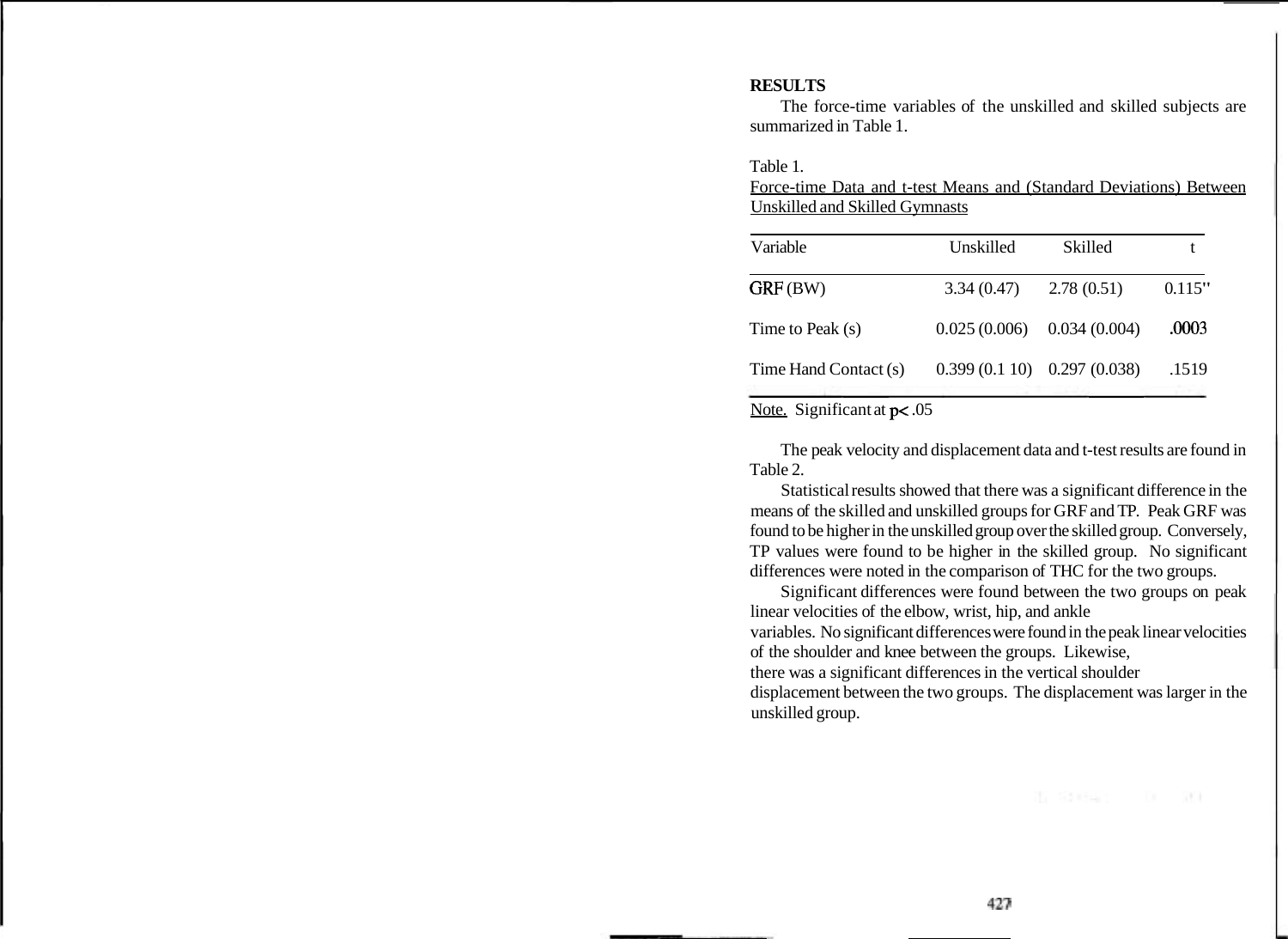Table 2.

| Variable                     | Unskilled     | <b>Skilled</b> | t         |
|------------------------------|---------------|----------------|-----------|
| Shoulder (m/s)               | 2.500(0.214)  | 2.631(0.282)   | 0.1364    |
| Elbow(m/s)                   | 5.809 (0.519) | 6,239(0.234)   | $0.0150*$ |
| Wrist $(d s)$                | 9.187 (0.769) | 9,737 (0.521). | $0.0413*$ |
| MP(M/S)                      | 2.649 (0.203) | 3.199 (0.281)  | $0.0001*$ |
| $Knee$ (ds)                  | 4.090 (0.485) | 4.196 (0.187)  | 0.2652    |
| Ankle $(m/s)$                | 7.452 (0.641) | 8.276 (0.382)  | $0.0015*$ |
| Shoulder<br>displacement (m) | 0.056(0.028)  | 0.031(0.014)   | $0.0100*$ |

Peak Velocity and Displacement Data and t-test Means and /Standard Deviations)

Note. Significant at  $p \leq .05$ 

When the Pearson product-moment correlations were run between the kinetic and kinematic variables, several significant relationships were found between the kinematic variables and GRF, TP, and THC. There was a significant correlation between the peak velocity of the hip and GRF  $(r =$ 0.7375), velocity of the hip and  $TP(r = 0.6540)$ , and velocity of the hip and THC ( $r = 0.5362$ ). Peak velocity of the ankle and THC ( $r = 0.4792$ ) and vertical displacement of the shoulder and THC  $(r = 0.7742)$  were the other significant relationships.

### **DISCUSSION**

A summary of the results suggests that there are fundamental differences in the skilled and unskilled performances of standing back handsprings of young gymnasts. The most notable differences in force-time variables were in GRF and TP. Significant differences were also noted in the peak linear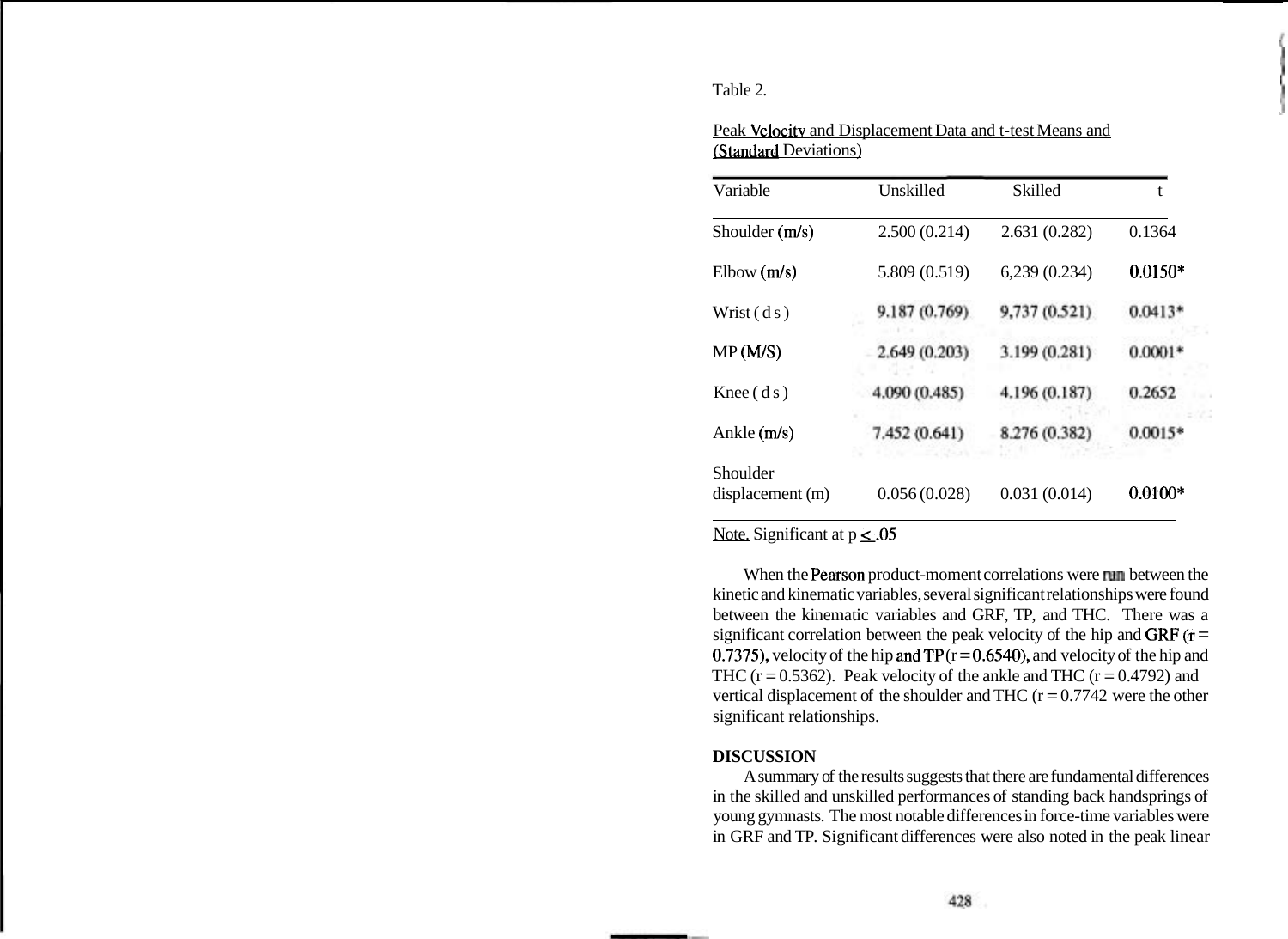velocities of the elbow, wrist, hip and ankle, and the vertical shoulder displacement.

Peak GRF and TP for the unskilled and skilled groups are interesting when looked at together. Ground reaction forces for the skilled are smaller and the time it took to reach that peak was longer. This result sbowed that the skilled gymnast was able to keep the GRF at lower peaks and was also able to attenuate that force over a longer period of time. The less skilled gymnast was not able to achieve this to the same degree and possibly could be at higher risk for injury.

Another kinematic variable that showed a significant difference was the vertical shoulder displacement during hand contact. The unskilled group showed almost twice the amount of shoulder displacement as 'the skilled group. This result was not in agreement with Gluck'S (I 982) observation that skilled and therefore stronger gymnasts can benefit from the sinking of the shoulder. Coming out of the dip greatly aids in the performance of skills where a catapulting type action is necessary for the proper execution of the skill. A weaker, and therefore less skilled, gymnast is not able to benefit from the catapulting action of the dipping shoulder and therefore proper execution of the skill is nearly impossible. The unskilled subjects in this study actually had greater vertical displacements. This may be explained by the fact that they used the dip as a protective mechanism when rotating backward. They were then unable to catapult themselves upward either due to a lack of strength or a lack of skill.

Significant differences were also noted in the peak velocities of the hip, ankle, shoulder, and wrist. These results corresponded with George's (1980) assumption that the greater the realized horizontal velocity before take-off (hip velocity), the greater will be the resulting quantity of rotary motion (wrist and ankle velocities) at take-off.

In this study, the linear velocity of the hip was related to GRF, TP, and THC. Perhaps the most interesting finding is the relationship between hip velocity and GRF. Peak hip velocity accounts for approximately 55% of the total GRF.

It can be concluded that there are differences between skilled and unskilled standing back handspring performances. More specifically, there are differences in GRF, TP, and elbow, wrist, hip, and ankle linear velocities between groups. The speed at which the gymnast performs the maneuver has a bearing on the amount of force, the time to peak force and the time of hand contact. In general, the more powerful the performance of the handspring, the less force the gymnast has to deal with.